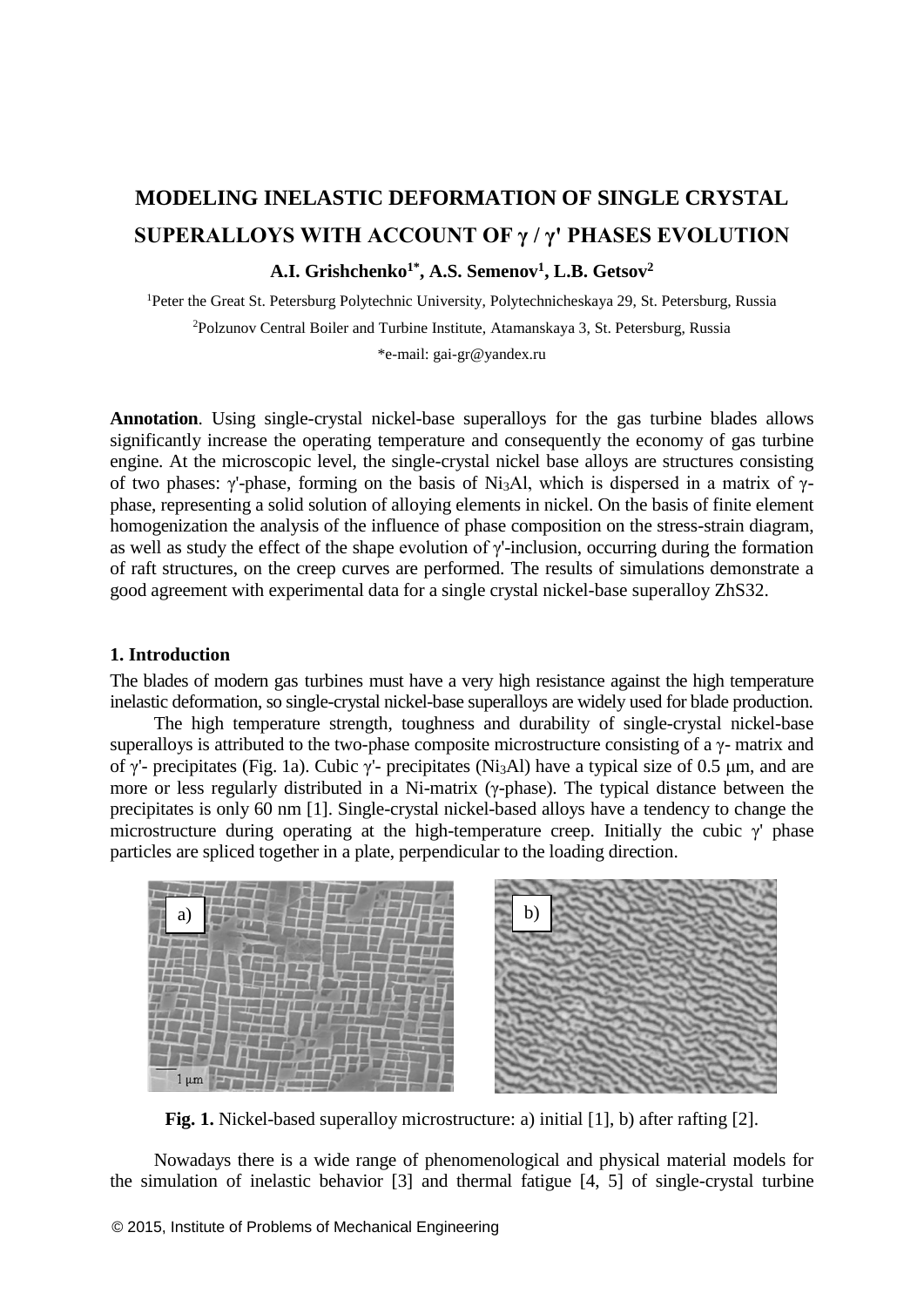blades. Most of models (see for example [6, 7]) are formulated on a macroscopic level and they do not take into account two-phase structure of the nickel base superalloys. Several models [8, 9] take into account the microstructural morphology (shapes and sizes of both phases), but their use requires great computation efforts for the modeling real turbine blades. The intermediate approach based on using micromechanically motivated phenomenological models obtained by homogenization is considered in the paper.

# **2. Representative volume element**

The effective mechanical properties are defined on the base of finite element (FE) homogenization within the representative volume element (RVE) of the material. The RVE can be introduced for the material with a statistically uniform distribution (ergodic hypothesis) taking into account the scale separability of heterogeneities. In this case the least volume containing all the a priori statistical information on the distribution and morphology of the material heterogeneities can be correctly introduced. The three-dimensional variants of idealized RVE (whole and 1/8 unit cell), which are used below in FE computations, are presented in Fig. 2 by the rectangular  $\gamma$  inclusion with rounded edges embedded in  $\gamma$  matrix.



**Fig. 2.** FE model of two-phase RVE of nickel-base superalloy.

# **3. Constitutive equations**

For the prediction of stress-strain state of both two-phase RVE and single-crystal blades it is rational to use micromechanical (physical) models of inelastic deformation, taking into account that the inelastic deformation occur in accordance with the slipping in the active slip systems.

It is assumed that plastic flow occurs as a result of possible slip in *N* slip systems, which are characterized by a normal to  $\alpha^{\text{th}}$  slip plane  $\mathbf{m}^{\alpha}$  and a slip direction  $\mathbf{s}^{\alpha}$  ( $\alpha=1,...,N$ ). For the considered case of single crystals with face-centered cubic lattice we have  $N=12$  octahedral slip systems  $\{111\}$  $\{011\}$ . The description of inelastic deformation processes for large strains is based on application of the concept of multiplicative decomposition of the strain gradient **F**:

$$
\mathbf{F} = \mathbf{F}^* \cdot \mathbf{F}^p \,, \tag{1}
$$

where the plastic part of velocity gradient is defined by the equations

$$
\mathbf{L}^{p} = \dot{\mathbf{F}}^{p} \cdot \mathbf{F}^{p^{-1}} = \sum_{\alpha=1}^{N} \dot{\gamma}^{\alpha} \mathbf{s}^{\alpha} \mathbf{m}^{\alpha} , \qquad \dot{\gamma}^{\alpha} = f(\tau^{\alpha}, \dots), \qquad \tau^{\alpha} = \boldsymbol{\sigma} \cdot \mathbf{s}^{\alpha} \mathbf{m}^{\alpha}
$$
 (2)

and elastic part is defined using equations

$$
\mathbf{E}^* = \frac{1}{2} \left( \mathbf{C}^* - \mathbf{1} \right) = \frac{1}{2} \left( \mathbf{F}^* \cdot \mathbf{F}^{*T} - \mathbf{1} \right), \qquad \mathbf{S}^* = \mathbf{D} \cdot \mathbf{E}^*, \qquad \mathbf{S}^* = J \mathbf{F}^{*T} \cdot \mathbf{\sigma} \cdot \mathbf{F}^{*T} \tag{3}
$$

In equations (2) and (3)  $\sigma$  and  $S^*$  denote Cauchy and second Piola-Kirchhoff stress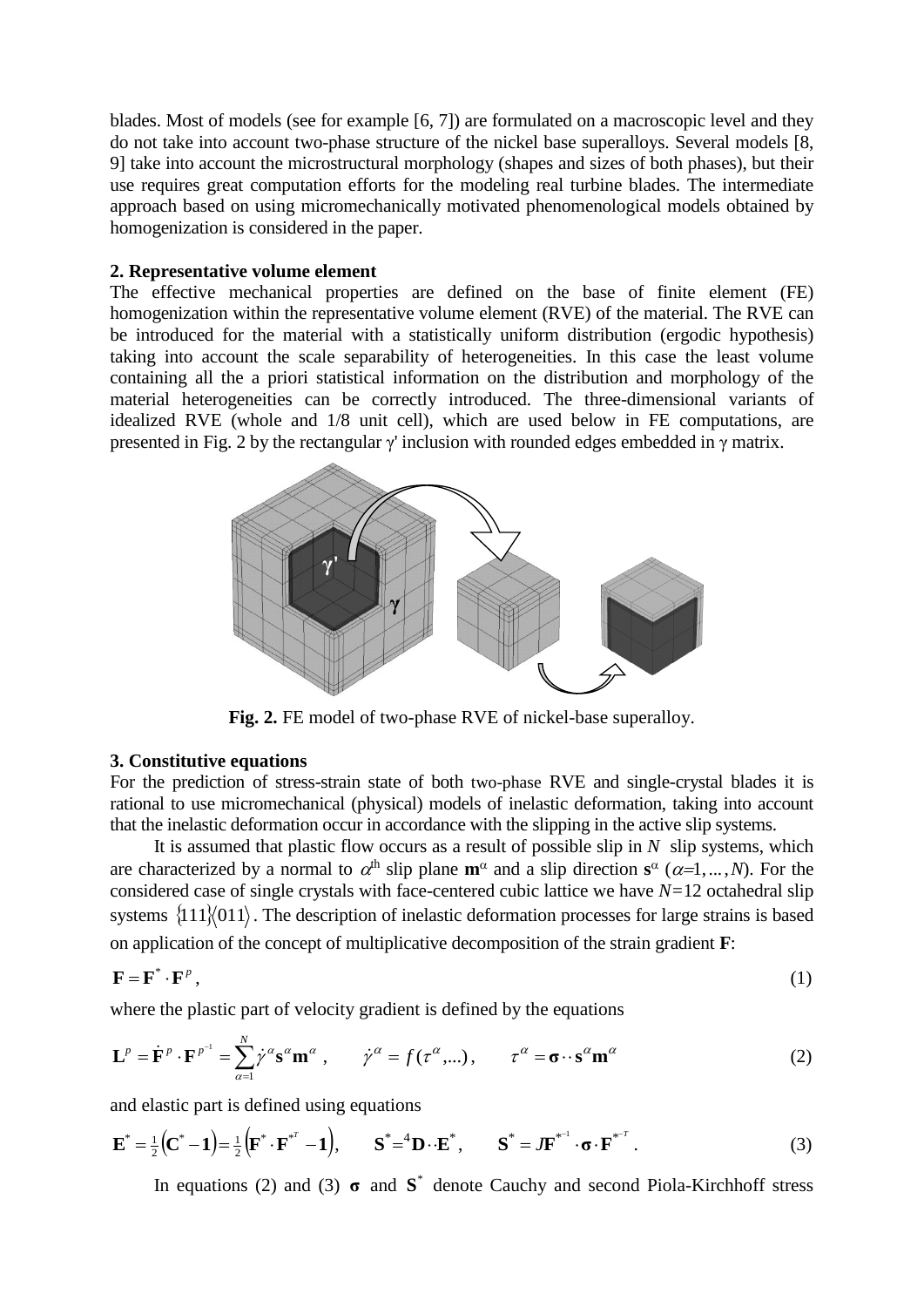tensors respectively;  $\mathbf{E}^*$  is a Green-Lagrangian strain tensor, <sup>4</sup>D is a tensor of elastic moduli.

For the creep model multipliers  $\dot{y}^{\alpha}$  that characterize inelastic deformation intensity in  $\alpha$ -slip system are calculated based on the equation:

$$
\dot{\gamma}^{\alpha} = A |\tau^{\alpha}|^{n} sign(\tau^{\alpha}), \qquad (4)
$$

where *A* and *n* are material parameters depending on a temperature.

For the elasto-plastic model multipliers  $\dot{y}^{\alpha}$  are calculated based on the yield criteria:

$$
f^{\alpha} = \left| \tau^{\alpha} \right| - R^{\alpha} - \tau_0 = 0, \tag{5}
$$

where the variables that characterize isotropic hardening, are defined by equations [10]:

$$
R^{\alpha} = bQ \sum_{\beta} h^{\alpha\beta} r^{\beta}, \qquad \dot{r}^{\alpha} = (1 - br^{\alpha}) \dot{r}^{\alpha}, \qquad h^{\alpha\beta} = H[q + (1 - q)\delta_{ab}], \tag{6}
$$

where *b*, *Q*, *H* and *q* are material parameters, coefficients  $h^{\alpha,\beta}$  are introduced for account of the latent hardening [11].

The stress-state analysis of RVE is performed using the finite element software package PANTOCRATOR [12], where the constitutive equations (1)-(4) have been implemented.

#### **3. Results of finite element modeling of deformation processes of RVE**

**Influence of γ' phase volume fraction on the creep.** In order to evaluate the influence of γ' phase volume fraction on the creep behavior of RVE the FE computation are carried out with different  $\gamma$ ' phase volume fractions from 0 % to 100 %. Used in computations the finite element models are shown in Fig. 3. The results of FE homogenization of RVE creep are shown in Fig. 4. Creep constants for (4) used in computations for alloy ZhS32 at 1050  $^{\circ}$ C are given in Table 1.

| constants | units                    | $\gamma$ -phase                | $\gamma$ -phase      |
|-----------|--------------------------|--------------------------------|----------------------|
|           | $(MPa)^{-n}/s$           | 0.61 $\cdot$ 10 <sup>-51</sup> | $10^{-41}$<br>$QQ$ . |
| n         | $\overline{\phantom{0}}$ | 5.36                           | 4.24                 |

Table 1. Creep constants for (4) used in computations for alloy ZhS32 at 1050  $^{\circ}$ C.

Multivariant computational experiments show that the increasing of the  $\gamma$ ' phase volume fraction leads to decreasing the creep rate (see Fig. 4). The comparison of finite element results with experimental data [2] for the creep curves of alloy ZhS32 under 1050  $\degree$ C for 58 % and 70 % γ' phase volume fractions shows a good agreement (see Fig. 5).



**Fig. 3.** Finite element models of RVE for different γ' phase volume fractions.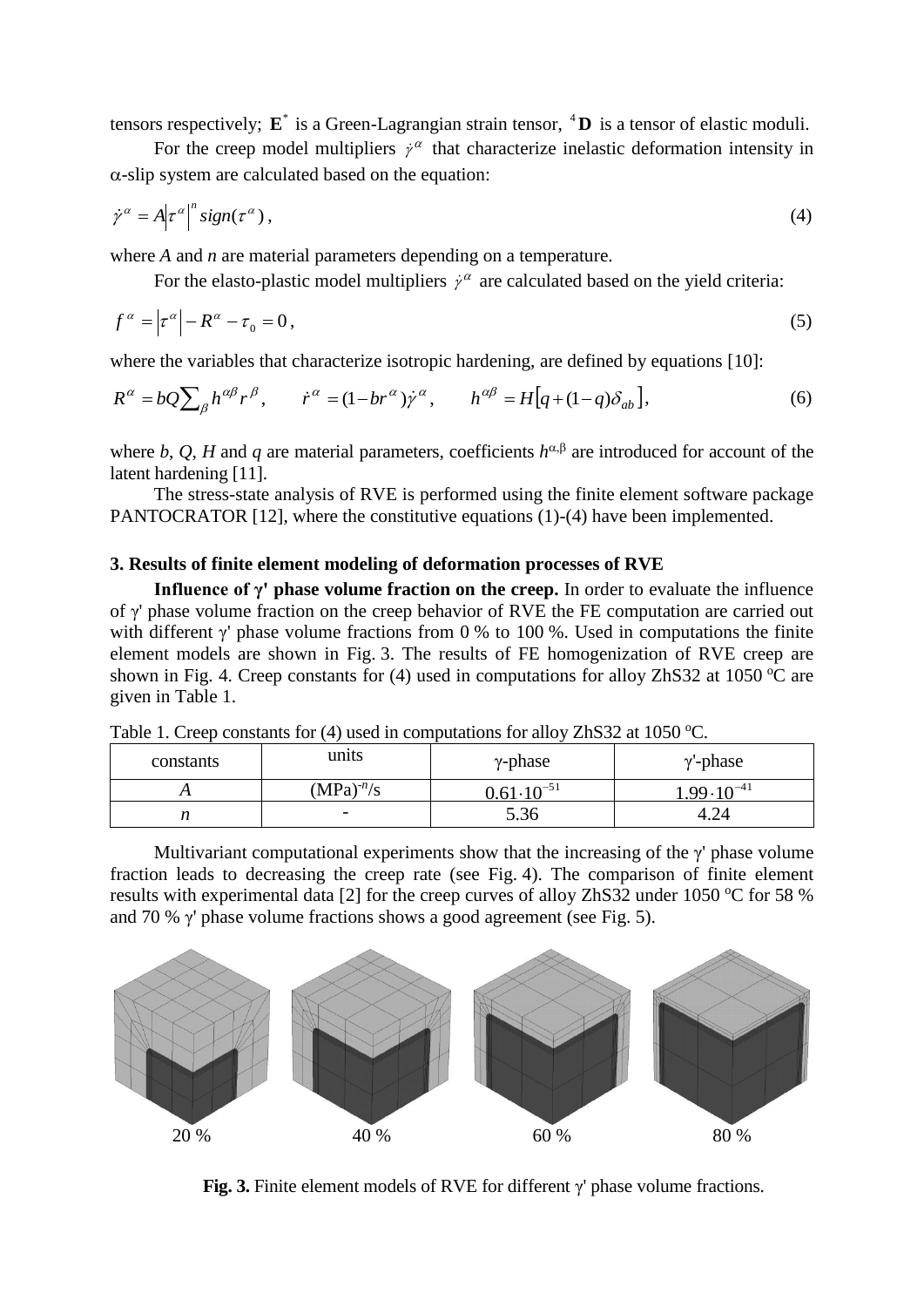

**Fig. 4.** Creep curves for the different γ' volume fractions.



**Fig. 5.** Comparison of finite element results with experimental data [2].

**Influence of γ' phase volume fraction on the plastic behavior.** In order to evaluate the influence of γ' phase volume fraction on plastic behavior of RVE the FE computations are carried out with different  $\gamma$ ' phase volumes varying from 0 % to 100 %. Plastic constants for (5)-(6) used in computations for alloy CMSX2 are shown in Table 2. The results of numerical computations of uniaxial tension of RVE is shown in Fig. 6. Increasing the proportion of  $\gamma'$ phase leads to growth of the yield stress and decrease of deformation diagram slope that qualitative und quantitative corresponds to that effects observed in experiments [8].

|                                          | $\cdots$                 |                 | $\checkmark$    |
|------------------------------------------|--------------------------|-----------------|-----------------|
| constants                                | units                    | $\gamma$ -phase | $\gamma$ -phase |
| $\sigma_{\rm r} = \tau_{\rm 0} \sqrt{2}$ | MPa                      | 400             | 1146            |
| Η                                        | $\overline{\phantom{0}}$ |                 |                 |
|                                          | $\overline{\phantom{0}}$ | 0.7             | 0.7             |
| Ŋ                                        |                          | 0.001           | 0.001           |
| ∠                                        | GPa                      | 5276            | 1704            |

Table 2. Plastic constants for  $(5)-(6)$  used in FE computations for alloy CMSX2 at 650 °C.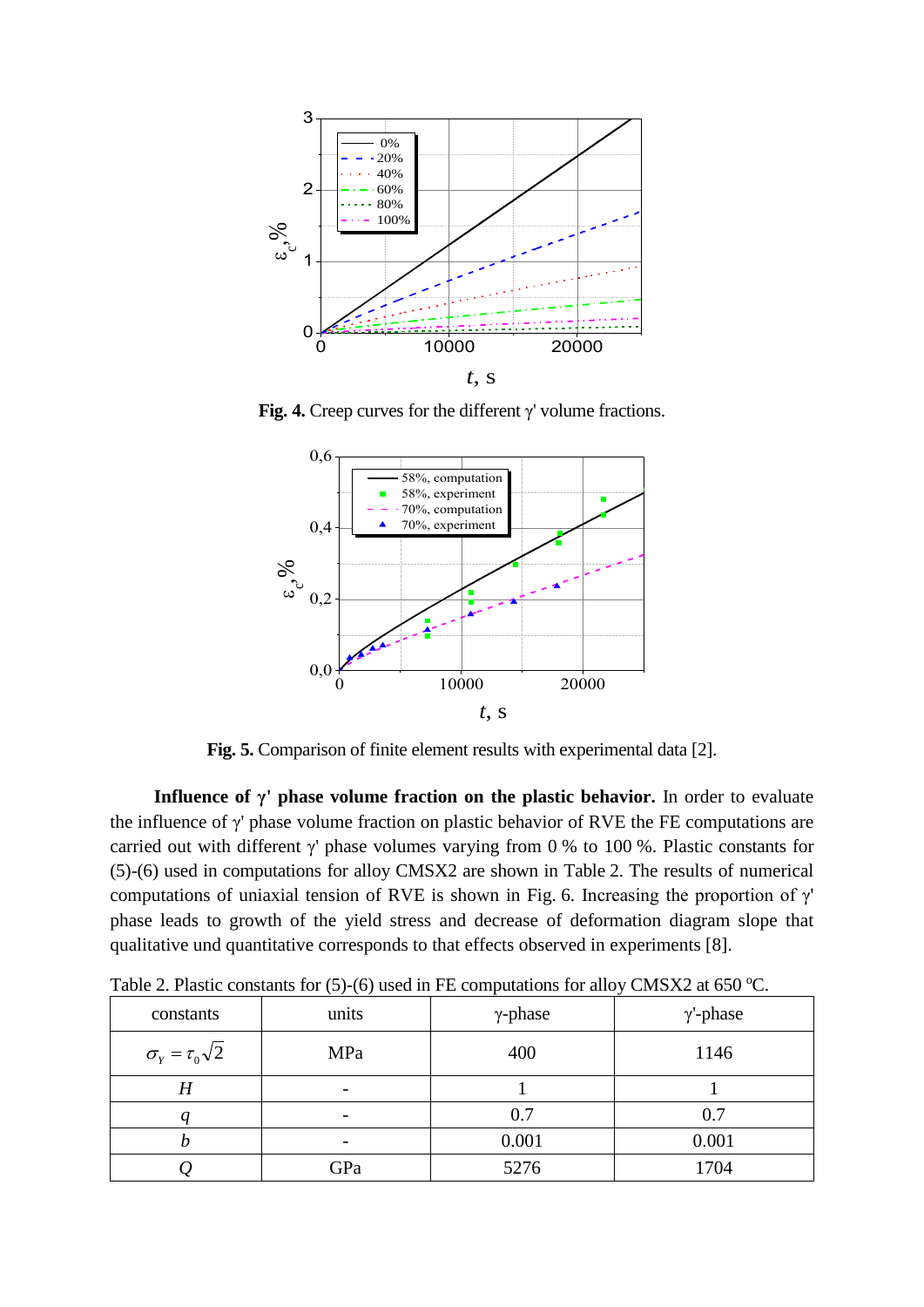

**Fig. 6.** Deformation diagram for the different γ' volume fractions.

**Influence of the superalloy microstructure evolution on the creep.** In this study the high temperature creep of the single-crystal nickel-base superalloy at different stages of microstructure evolution during *rafting* is considered. It is assumed that coalescence of particles of gamma phase has a diffusion character [13]. Three typical stages of alloy morphology changing are analyzed: the initial stage of evolution (particles have a cubical form) with vertical *h* and horizontal *w* thickness of γ phase equal to 0.067 μm; the transitional stage of evolution (distance between the  $\gamma$ ' particles in perpendicular to loading direction is decreased by a half) with  $h = 0.129$  um and  $w = 0.033$  um; the final stage of evolution, at which the particles  $\gamma$  are fused, with  $h = 0.180 \,\mu \text{m}$  and  $w = 0 \,\mu \text{m}$ . The FE models of RVE corresponding to the described above rafting stages are shown in Fig. 7. It is assumed that the loading is applied in the vertical direction.



**Fig. 7.** FE models of nickel-base superalloy RVE for different stages of microstructure evolution: a) γ'-particles have a cubic form, b) distance between the γ'-particles in perpendicular to the loading direction is decreased by a half, c) the  $\gamma$ -particles are fused.

Multivariant computational experiments show that the microctructure evolution during rafting process under high temperature creep leads to increasing the creep rate. Fig. 8 presents the creep curves for the different stages of microstructure evolution. The obtained results of FE simulations for the creep behavior have demonstrated a good qualitative agreement with experimental data for the durability [14].

Obtained results point out on the possibility to apply the proposed approach for the analysis of stress-strain state of the single-crystal nickel-based alloys with account of the rafting processes under high temperature creep.